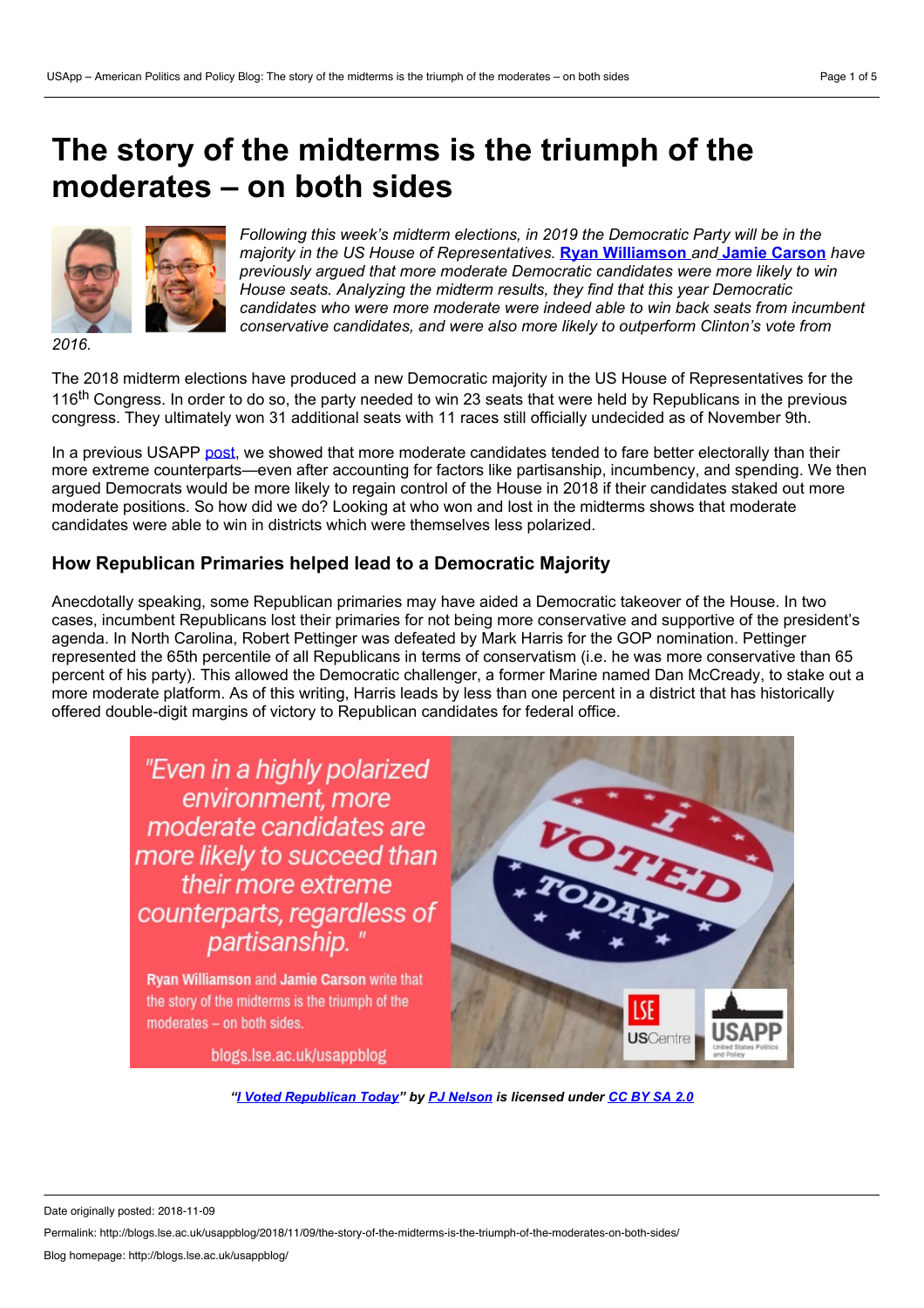In South Carolina, Mark Sanford was ousted by Katie Arrington in the Republican primary. On Election Day, however, it was Joe Cunningham who would win the district, which marked the first time a Democrat won the seat in almost 40 years. Using NOMINATE scores (a measure of candidates' ideologies based on their votes in Congress), we know that Sanford was in the 91st percentile of all Republicans in terms of ideological extremism. However, in response to her defeat, Arrington stated, "We lost because Mark Sanford could not understand this was about the conservative movement, and not him."

An even more telling case occurred in Virginia's 7th district. Four years ago, David Brat unseated then-Majority Leader Eric Cantor during the Republican primary. While in Congress, Cantor was more conservative than 56 percent of Republicans in the House. By contrast, during the last two congresses, Brat has been one of the most extreme members—more conservative than 99 percent of the party. However, Brat lost to Democrat Abigail Spanberger in a district that only offered 44 percent of its vote to Hillary Clinton in the 2016 presidential election.

# **How Republicans Fared Across Districts**

These are anomalous cases as Republicans generally fared well in districts where President Trump did well in 2016, as Figure 1 shows. Here, we create a four-category measure of district partisanship through quartile splits using the 2016 presidential vote in each congressional district. Strong Democratic districts were in the 1st-25th quartile of vote percentage offered to Trump; weak Democratic districts were in the 26th-50th quartile, and so on. We then plot the proportion of seats retained by the incumbent party within each of these districts.



#### **Figure 1 – Seats Retained by Republicans Across District Type**

From this, we see that Republicans retained over 90 percent of the seats that offered a plurality of its vote for Donald Trump, including every seat in which the president garnered at least 58 percent. Conversely, Republicans lost about 4 of every 5 seats where Hillary Clinton won in 2016. They did not have any seats to defend in districts that offered larger shares of votes to Clinton. Furthermore, Republicans in the "Strong Republican" category were significantly more extreme than those in "Weak Republican" districts (averages of 0.53 and 0.49 respectively). Further still, the same relationship exists between those in either "weak" category. Those in Clinton districts averaged NOMINATE scores of 0.41.

Date originally posted: 2018-11-09

Permalink: http://blogs.lse.ac.uk/usappblog/2018/11/09/the-story-of-the-midterms-is-the-triumph-of-the-moderates-on-both-sides/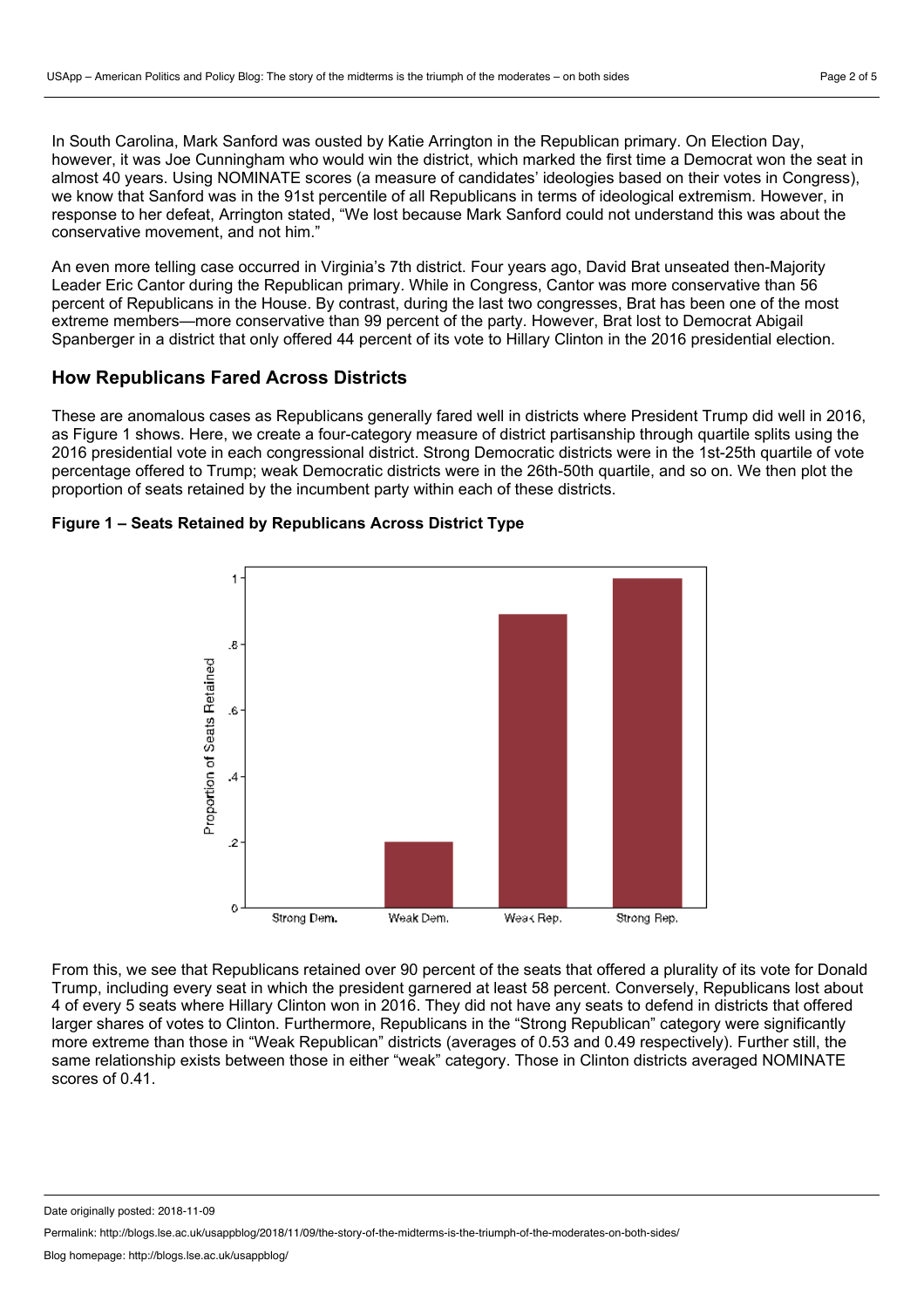This illustrates that extremism is not a penalty to those who accurately reflect the preferences of their congressional district. However, the relationship between ideology and electoral success goes beyond simple partisanship. In the 25 districts in which both a Republican representative and Hillary Clinton won in 2016, 20 of those Republicans lost in 2018. Their average NOMINATE score was 0.42, while the average score for the 5 who retained their seats is 0.37. The less extreme candidates came out on top this year.

#### **How Democrats Improved compared to 2016**

Across all districts, Democrats performed approximately 5 percentage points better than they did in 2016 races. However, that improvement in performance was not evenly enjoyed by all Democrats seeking reelection. We divided all Democrats seeking reelection into four categories again using a quartile split. Looking at the most supportive Clinton districts—where ideological extremists are least likely to be punished—we then see that the more moderate candidates were more likely to outperform Clinton's vote from 2016. Additionally, these candidates were also best able to improve their own vote shares between 2016 and 2018. This is shown in Figures 2 and 3.

### **Figure 2 – Average Improvement over Clinton Vote**





Date originally posted: 2018-11-09

Permalink: http://blogs.lse.ac.uk/usappblog/2018/11/09/the-story-of-the-midterms-is-the-triumph-of-the-moderates-on-both-sides/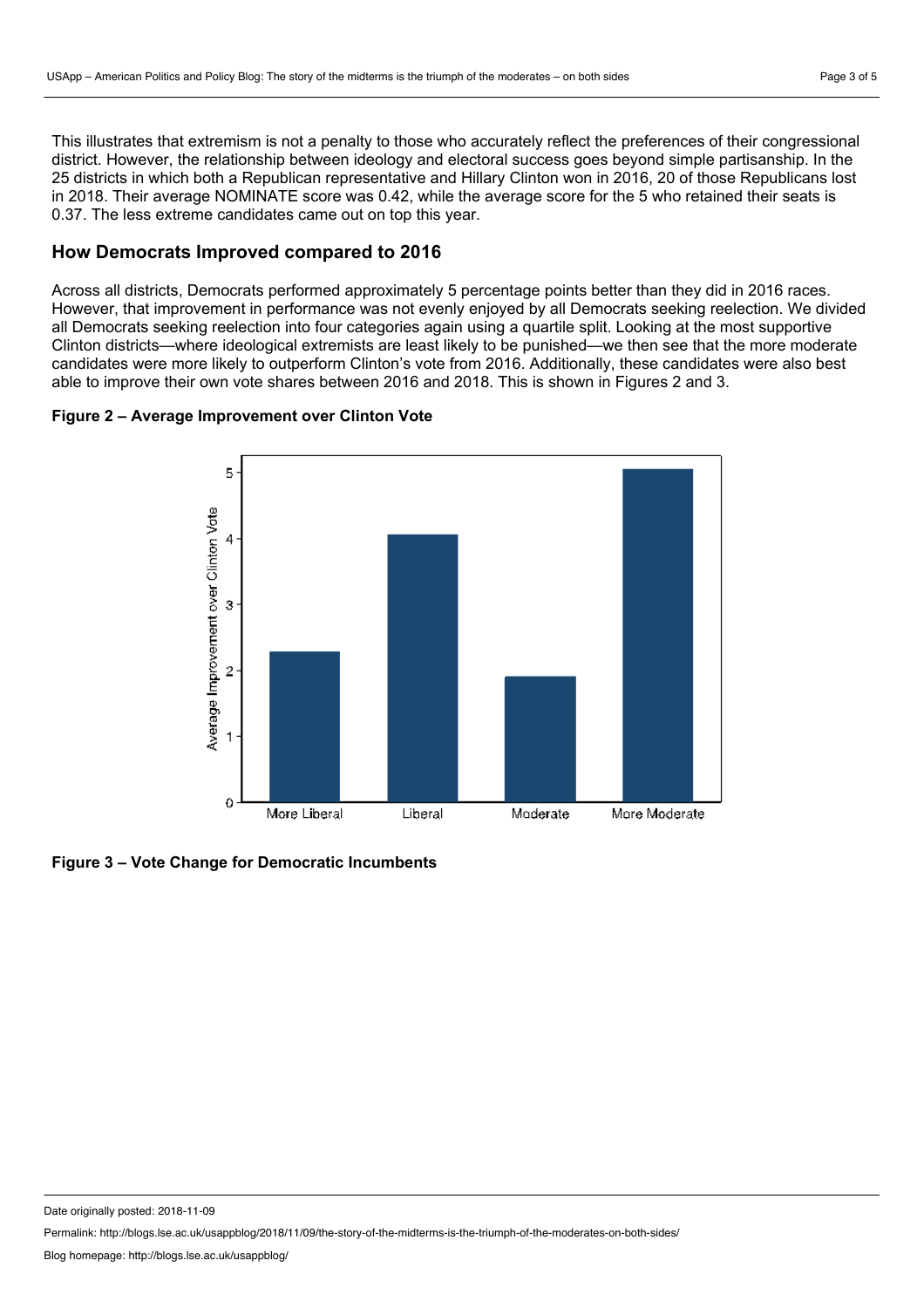

These results seem to offer support for the tactics employed by Democratic leadership—namely Steny Hoyer, the House Minority Whip —during the primary season. Hoyer drew sharp criticism from more liberal members of the party when he asked progressive candidates in the Colorado 6th and the Texas 7th to bow out in order to facilitate the nomination of more moderate candidates. In both races, Democrats were able to unseat the multi-term Republican incumbents by narrow margins, thus validating his strategy.

# **The evidence shows that moderate candidates are more likely to succeed in elections**

The 2018 elections provide additional evidence to the argument that, even in a highly polarized environment, more moderate candidates are more likely to succeed than their more extreme counterparts, regardless of partisanship. However, given the level of polarization, this dynamic does not apply to more extreme districts. This relationship will have to be taken into account for both parties when considering future House bids.

#### *Please read our comments policy before [commenting.](http://blogs.lse.ac.uk/usappblog/comments-policy/)*

Note: This article gives the views of the author, and not the position of USAPP – American Politics and Policy, nor *the London School of Economics.*

*Shortened URL for this post:* **<http://bit.ly/2qEK8Xo>**

#### **About the authors**



#### **Ryan Williamson –** *Auburn University*

Ryan Williamson is an Assistant Professor in the Department of Political Science at Auburn University. He received his PhD from the University of Georgia, and previously worked on Capitol Hill as a member of the American Political Science Association's Congressional Fellowship Program. His interests include Congress and Legislative Procedure, Congressional Elections, Institutional Development, the US Presidency, and Research Design and Methods.

Date originally posted: 2018-11-09

Permalink: http://blogs.lse.ac.uk/usappblog/2018/11/09/the-story-of-the-midterms-is-the-triumph-of-the-moderates-on-both-sides/